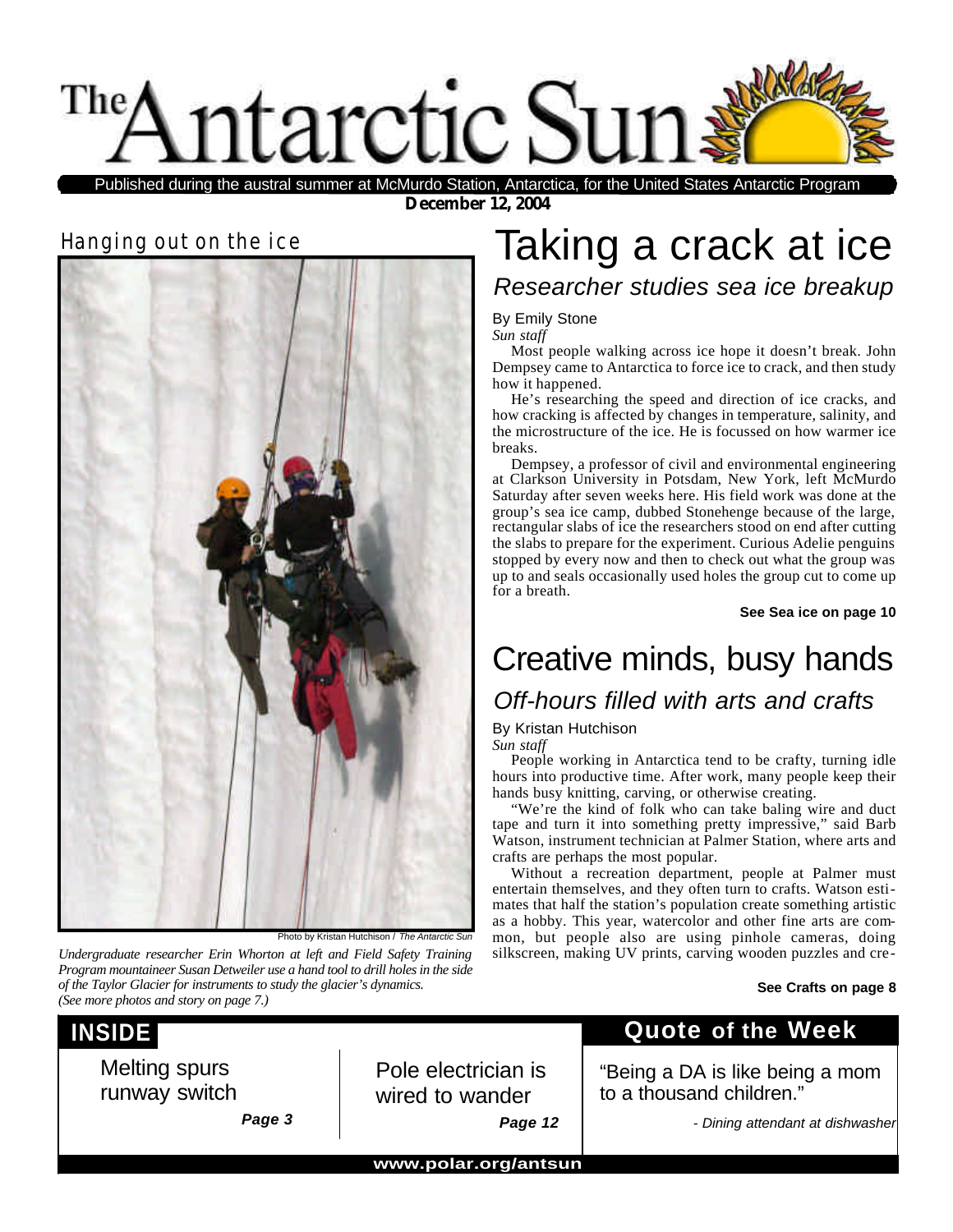#### 2 • The Antarctic Sun December 12, 2004





### Janitors: **2**

House mousers (residents on rotating cleaning duty): **200** Shower minutes per week: **4**  Indoor bathrooms: **14**; Outhouses: **5**

### **Palmer:**

Janitorial duty: **House mouse**, sorted by a drawing for assigned duties Fastest kitchen cleanup: **25 minutes**

*Sources: station services personnel*



*The Antarctic Sun* is funded by the National Science Foundation as part of the United States Antarctic Program (OPP-000373). Its primary



audience is U.S. Antarctic Program participants, their families, and their friends. NSF reviews and approves material before publication, but opinions

and conclusions expressed in *The Sun* are not necessarily those of the Foundation.

- **Use:** Reproduction and distribution are encouraged with acknowledgment of source and author.
- **Senior Editor:** Kristan Hutchison **Editors:** Brien Barnett, Emily Stone
- **Copy Editors:** Hunter Slaton, Karl Horeis, Amanda Barnett
- **Publisher:** Valerie Carroll, Communications manager, RPSC
- **Contributions are welcome.** Contact *The Sun* at antsun@usap.gov. In McMurdo, visit our office in Building 155 or dial 2407. **Web address:** www.polar.org/antsun

### **It's a Harsh Cartoon Matt Davidson**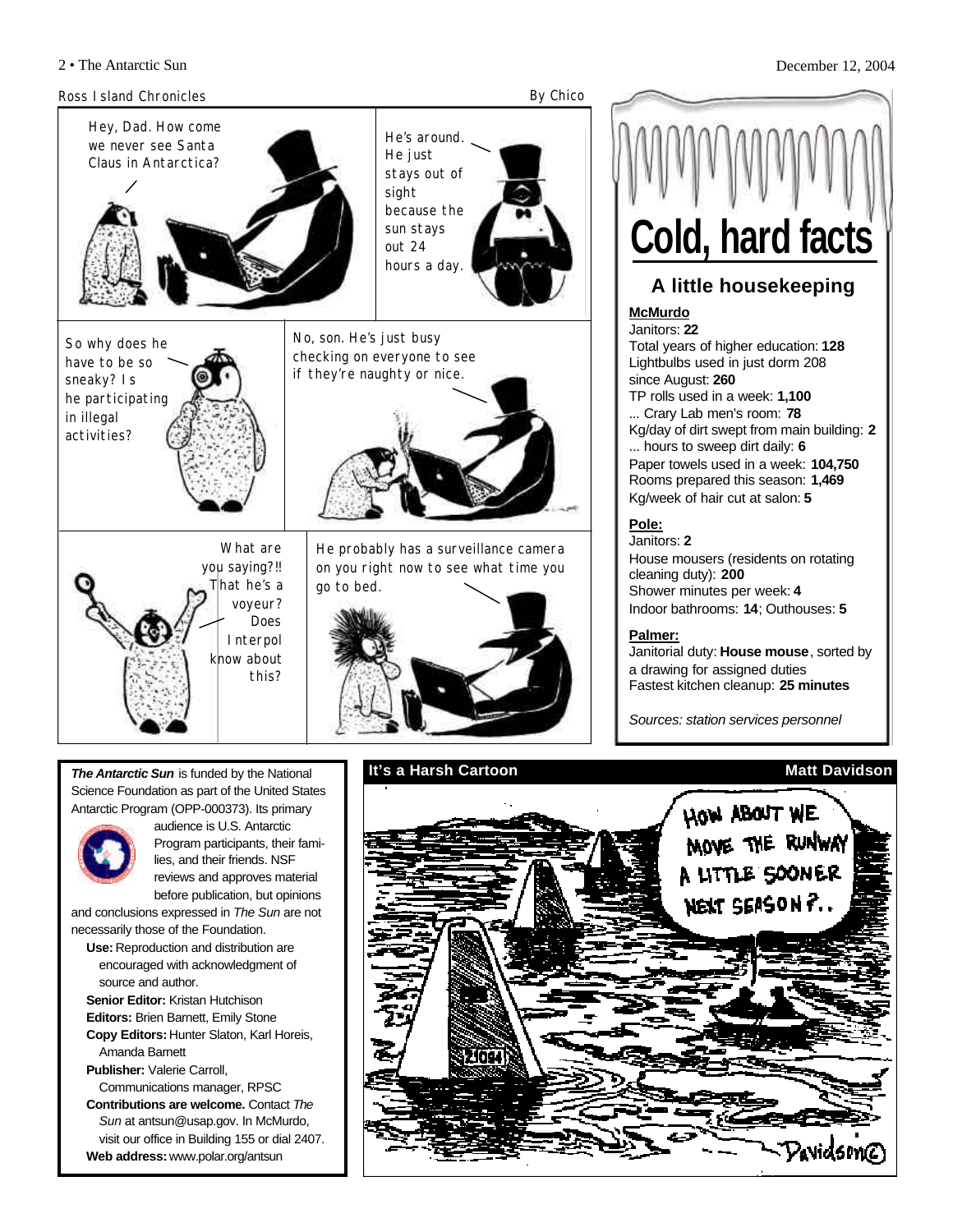## Annual trek from sea ice to Williams Field made early

#### By Emily Stone *Sun staff*

The warm weather and sunshine that have made McMurdo Station such a pleasant place recently have wreaked havoc on the sea ice runway, which is now closed for the season.

The runway is switched about this time every year from the sea ice to the Williams Field Skiway on the ice shelf. Williams Field, which is used by ski-equipped aircraft like LC-130s and Twin Otters, is the station's runway for ski-equipped planes from December to February. It also operates as the station's only usable runway during the interim each year between the closure of the sea ice runway and the opening of the Pegasus White Ice Runway.

This year Pegasus is scheduled to open around Jan. 3, said Gary Cardullo, the U.S. Antarctic Program's airfield manager. In the meantime, there will be less cargo coming into McMurdo because no wheeled planes will be able to land for a few weeks. There will still be regular flights by LC-130s, which have both wheels and skis.

The date of the move to Williams Field was set for Dec. 18 this year at the annual U.S. Antarctic Program conference. The move is always planned for a weekend so there's the least impact on flight schedules. Because the ice deteriorated so quickly this season, the move was made immediately on Wednesday and Thursday, Cardullo said.

"The sun just came out and cooked it," he said of the sea ice.

Changing runways means far more than simply redirecting planes. More than 30 buildings along with navigation systems, cargo facilities and other equipment to support aircraft operations are moved as part of the detailed relocation plan.

All the buildings at the runway sit on skis, and are towed from the sea ice to Williams Field by tractors. Once they are set in place in neat rows, electrical lines are attached to the tops of each building and plumbing is connected below to the buildings that need it.

The moves to Williams Field and then to Pegasus are necessary because wheeled aircraft can't land at Williams Field.

Williams Field, a snow-based runway on the Ross Ice Shelf, can support skiequipped planes but not wheeled planes for the same reason that when you're in the woods on a winter day, you can often ski across snow that you would sink into if you stepped on it. Earlier in the season, Williams Field is used as a backup runway for ski-equipped aircraft. So it was ready to accept aircraft on short notice when the



Photos by Emily Stone / *The Antarctic Sun*

*Top, the sea ice runway on Dec. 6, its last full day in operation. All the buildings and equipment were moved to the Williams Field Skiway later in the week. Above left, the skier maintenance tower, used to coordinate aircraft maintenance and ramp activities on the airfields, is towed from the sea ice runway to Williams Field. Above right, plumbers, from left, Roger Edeker, Lucky Stamp, Walt MacLaughlin and John Clampet attach an insulated pipe to the dining hall at Williams Field.*

move was completed earlier than expected. It will continue to be used by skiequipped planes through February.

The sea ice runway and Pegasus can both take wheeled planes, but neither runway stays open all year. By mid-summer the surface of the sea ice forms melt pools, making it dangerous to operate planes. Pegasus has a more consistent surface, but it is nearly 30km away.

Pegasus is also a labor-intensive site to maintain. It takes about 10 weeks to prepare the runway, because snow needs to be compacted over glacial ice — hence the term white ice — in order to support the wheeled planes. This annual requirement to cover the glacial ice with snow to protect it from melt pools is another reason why Pegasus is not used all season.

Historically, this is about the right time of year to move the runway. The sea ice runway lasted longer into the summer the past two years and didn't have to be moved until after Christmas. It's not clear why this year was different. Factors could include less snow cover or more sunny days this year. Regardless of the cause, it was clear that the runway needed to be switched. Cardullo said that puddles as deep as half a meter were forming quickly on the ice. These pools can be treacherous for aircraft.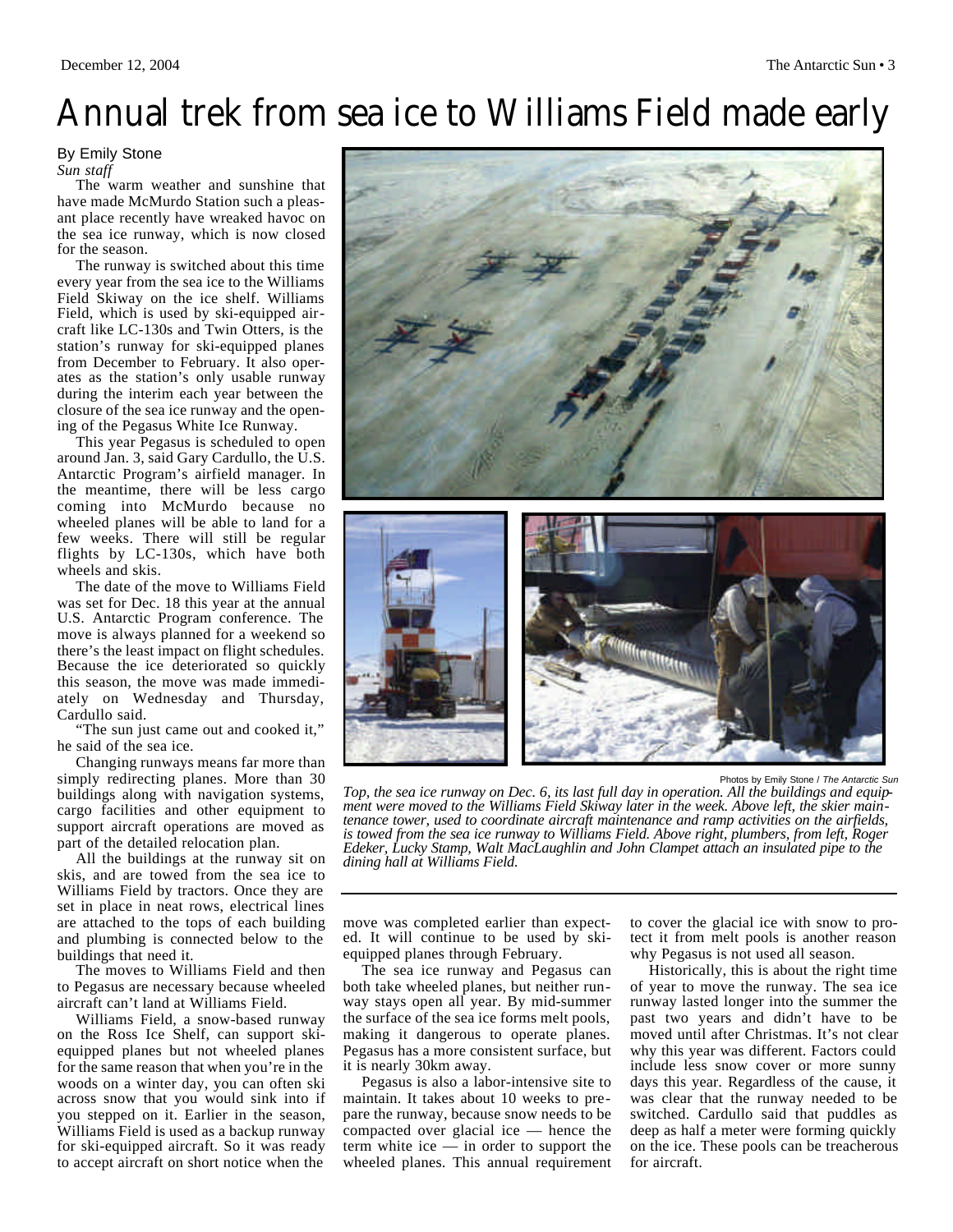

# Pain and suppering

*"The dining hall is the only*

*work center that gets inspected*

#### By Delma L. Irvin

The first time I ever thought about working in Antarctica was about four years ago. A headhunter contacted me. It sounded like a weird job, but as a joke, I replied. All I had left for printer paper was peach-colored heavyweight sheets because my kids and wife had used up the white paper for school projects. Why not, I said, let's give it a whirl. So off goes my credentials and application. I wasn't really too concerned.

A year later the phone rings. I answered and the voice on the other end says "Yes, good morning, may I please speak with Delma?"

"This is him," I replied in my baritone man's voice.

There was a long, dramatic pause on his end. Eventually the conversation continued, and led to three phone interviews, a free weekend in Denver, and ultimately a job. I left my beautiful wife Carol, my daughter Sam, my son Rain, dogs, home (two blocks from the beach), friends, sunshine, and everything else I hold dear back in Florida. What was I thinking?

It didn't start out so well. My third day on station, I was

walking home wearing my slippery bunny boots. I went down hard. Completely horizontal, arm fully extended. I broke *four times a day."*  my wrist. But those who know me know I have to take it the extra mile. *by every person on station,*

rolled to and fro like a seal having a seizure trying to get enough momentum to get on my belly, because I was wearing not just some of my ECW gear. No, Delma was wearing all of it. Finally I got back to my feet only to go down hard again. But I wasn't "falling" for that one again. I folded my arm, landed on my elbow and fractured it. Whoops.

Three years later, I have a job like no other with challenges and puzzles that have to have pieces fabricated to solve. There are 58 employees in the McMurdo galley, and they all work very, very hard every day. It is not like we are getting a write-up in Zaggats, or Michelin is beating the door down to get a Mother's Day reservation.

Keep in mind that the dining hall is the only work center that gets inspected by every person on station, four times a day. We don't go to the carp shop and say, "Who built that fish hut? Ray Charles?" Nor do we pretend to know how to bend a wrench at the heavy shop. I can tell you, my friends, it is not the money or the prestige of wallowing in 1,200 pounds of raw chicken breast the community goes through in a week. Nor is it going home and crawling into bed after a shower, still smelling like seafood, or onions, or both.

We do this to serve you — our friends, co-workers and the folks we don't know. We do this because we love people, food, and the experience of dining.

I learn something new each year. I understand how what I do affects other departments. If you ever get the chance to go to a field camp, you will understand the importance of a cookie or a salad or putting fresh milk in your coffee.

> It is the community that makes this place so special. It's great when someone remembers my wife's name, or knows that my dog got hit by a truck last Saturday. Character goes

a long way, and that's what I look for in my team. If you are a hard worker who is loyal, professional and has the desire to adapt to change at a very rapid pace, sign yourself up.

— Delma Irvin,

McMurdo's head chef

Thank you to all the people who help us when we are "down." We are a proud bunch who does not like to ask for handouts. My hat is off to you. And to everyone out there who puts in an honest day's work, thank you also.

This place I never intended to come to has had a profound effect on my life. In



*Delma Irvin is the head chef at McMurdo Station.*

the beginning, all I wanted was to build my resume. When I eventually leave, I will appreciate all things in my life a little bit more. I know firsthand what it feels like to be cold, tired and hungry.

Even though someone thought that I was a middle-aged black woman because I sent my resume on peach paper and did not answer the equal opportunity questions or circle a title on the application, they went out on a limb. They hired an abrasive young white man. I, in turn, will go out on a limb for them by making positive changes to what I think is a great program. Even though my intentions are not what I initially intended, I look forward to many more successful seasons on the ice.

So the next time you say "Aw shucks, there's no garden salad?" when you've already had one three times this week, or when you blow up at the new dining attendant who drains the Frosty Boy machine during lunch, take a deep breath and realize that we work for you. Within reason we will get you what you need when you need it. We are all in this together.

So if you are bummed because we no longer have birthday cakes, or your knickers are in a twist because there's no lox in sight, my heart goes out to you. But this is a remote work site and … it's a harsh continent.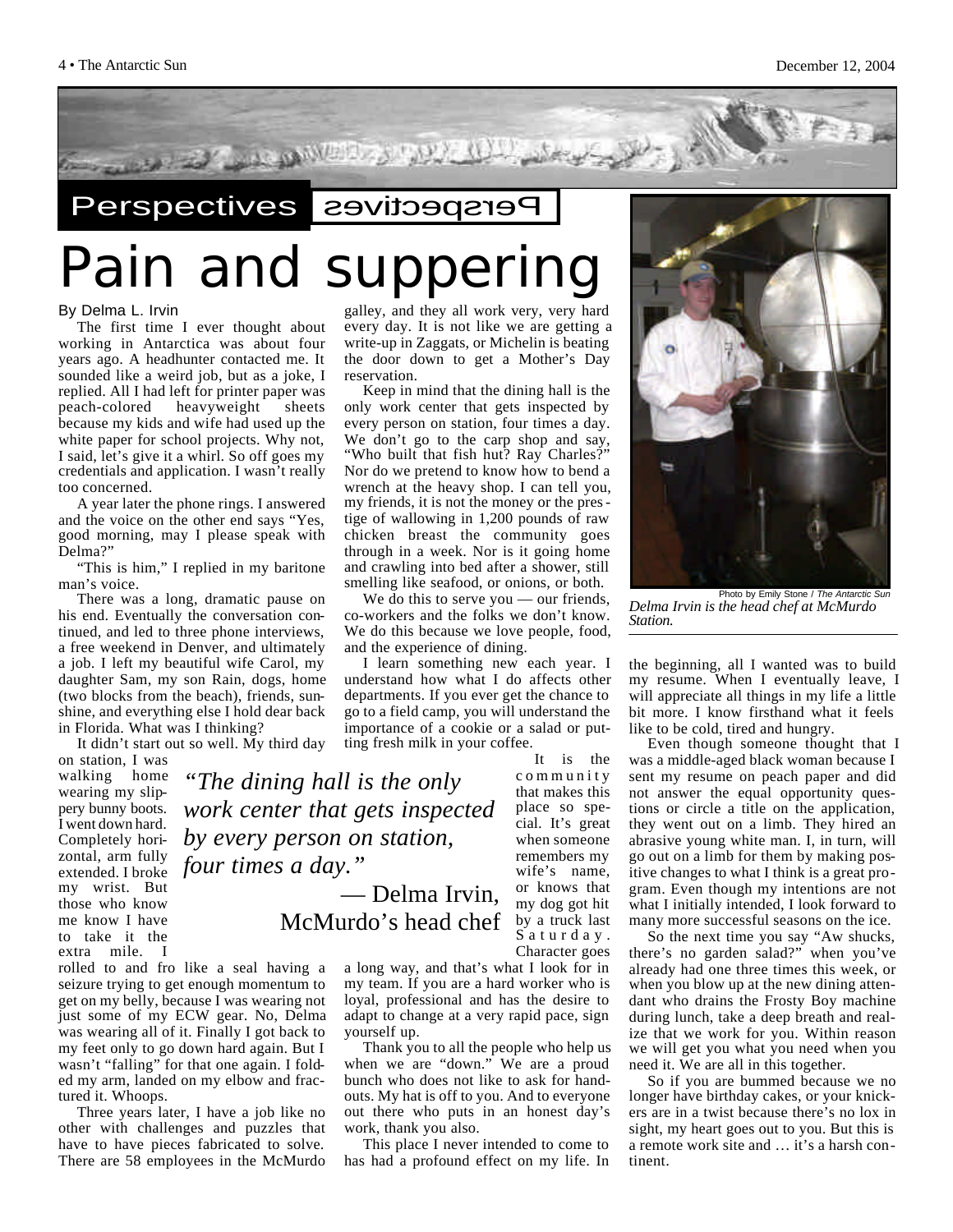## around the continent

### **SOUTH POLE**

### **Chilean traverse arrives**

#### By Brenda Everitt *Pole correspondent*

A Chilean scientific and support expedition arrived overland from Patriot Hills last week. It's mission was to study climate and environmental change during the past 200 years by means of firn cores and snow accumulation radar. The expedition is making a scientific contribution to ITASE, the International Trans-Antarctic Scientific Expedition. The team also is measuring ice depth and subglacial structure, taking GPS and gravity measurements, and studying ice dynamics by means of ice velocity measurements along the route.

The team's convoy consisted of a Swedish-made tractor pulling three trailers. The team met with South Pole Station and science leaders after arriving. They also worked with several groups at the station. The team leaders gave a well attended talk in the dining hall on Dec. 3. Lorenzo Urrutia, the expedition support leader, and Gino Casassa, the scientific leader, as well as several team members thanked station management and discussed the traverse from Patriot Hills to South Pole.

The Chilean team overcame several obstacles to reach the Pole. The convoy encountered deep snow that slowed navigation. In some areas, the team was forced to detach the three trailers and pull them one at a time through rough patches. They also encountered a meter-wide crevasse. The team will plan to return along the same route to Patriot Hills, with the addition of a side trip to the Thiel Mountains to set up a GPS site in one of the nunataks. The team plans to leave their convoy vehicles at Patriot Hills for potential future missions.

In recreation, James Brown hosted "Full Frontal Bingo — Part 2, A night of Dementia and Debauchery" in the new dining facility Dec. 4. Brown "took it up a notch" from last month's "Bingo — Part 1." Polies are eagerly anticipating next month's "Bingo — Part 3" to see if there will be a repeat performance of the gingerbread house destruction that occurred last year.



*Members of the Chilean traverse project signal success at reaching South Pole Station after a long journey from Patriot Hills. The team received some support at the station, including maintenance space at the American station.*

Photo by Scot Jackson / Special to *The Antarctic Sun*

The band "Fingie Lickin Good" performed afterwards in the Summer Camp Lounge to rave reviews.

Residents went outside to participate in the first of three South Pole Snow School "Happy Camper" safety training sessions. The class is significantly shorter than the McMurdo version. The South Pole version features a two-hour orientation Friday night followed by a camp-out Saturday night and return to the station before brunch Sunday morning. The leader and a dozen class participants were dropped off several miles from station on Dec. 4, which happened to be a day with a record-setting peak winds of 45kph.

Campers built snow walls and set up several types of tents, including a classic Antarctic-style Scott tent. Two snow walls were built from snow blocks that were literally sawed from firm snow underfoot. Many of the class participants also dug various styles of snow trenches and tried sleeping in them. Instructor Mike Roberts noted that the South Pole class seemed exceptionally energetic.

"I was amazed at the enthusiasm of the class, and the fact that, after a full week of hard work, folks not only enjoyed pitching tents and building snow walls, but then embarked on snow trench projects as well," Roberts said.

This week also marks the first week no new suspected cases of the Influenza A virus were seen in South Pole Medical, after affecting many people at the station earlier this season.

### **'Time, place, imagination' PALMER**

#### By Kerry Kells *Palmer correspondent*

The past week at Palmer we were surrounded by heavy sea ice and calm, snowfilled weather. Our last science lecture was by David Bryant with Tad Day's project

from Arizona State University Tempe. The lecture was based on his dissertation and titled "Forest Nutrient Cycling and Ecosystem Development on Landslide Deposits of the White Mountain National Forest," research that he shares with several colleagues.

Currently on station is our visiting artist and writer, Jude Nutter, who is both a poet and a visual artist. At the Wednesday night lecture two weeks ago she asked the group to write a poem looking at a subject from thirteen different viewpoints. The results will be read this Wednesday night. Nutter comes to Palmer Station for five weeks on an NSF program for artists and writers.

Originally from north Yorkshire, England, Nutter has been intrigued with Antarctica for many years. From a history of travel and life in extreme places — she has traveled in Iceland and northern Scandinavia and homesteaded in Alaska — Antarctica was a natural destination. She chose Palmer Station for the small size and

#### **See Continent on page 6**

**McMurdo Station** High: 43F / 6C Low: 23F / -5C Max. sustained wind: 38mph / 61kph Windchill: -5F / -20C

**Palmer Station** High: 44F / 7C Low: 29F / -1C Max sustained wind: 32mph / 51kph Melted Precipitation: 12mm

### the week in weather

**South Pole Station** High: -14F / -25C Low: -19F / -28C Peak wind: 30mph / 48kph Max physio-altitude: 3156m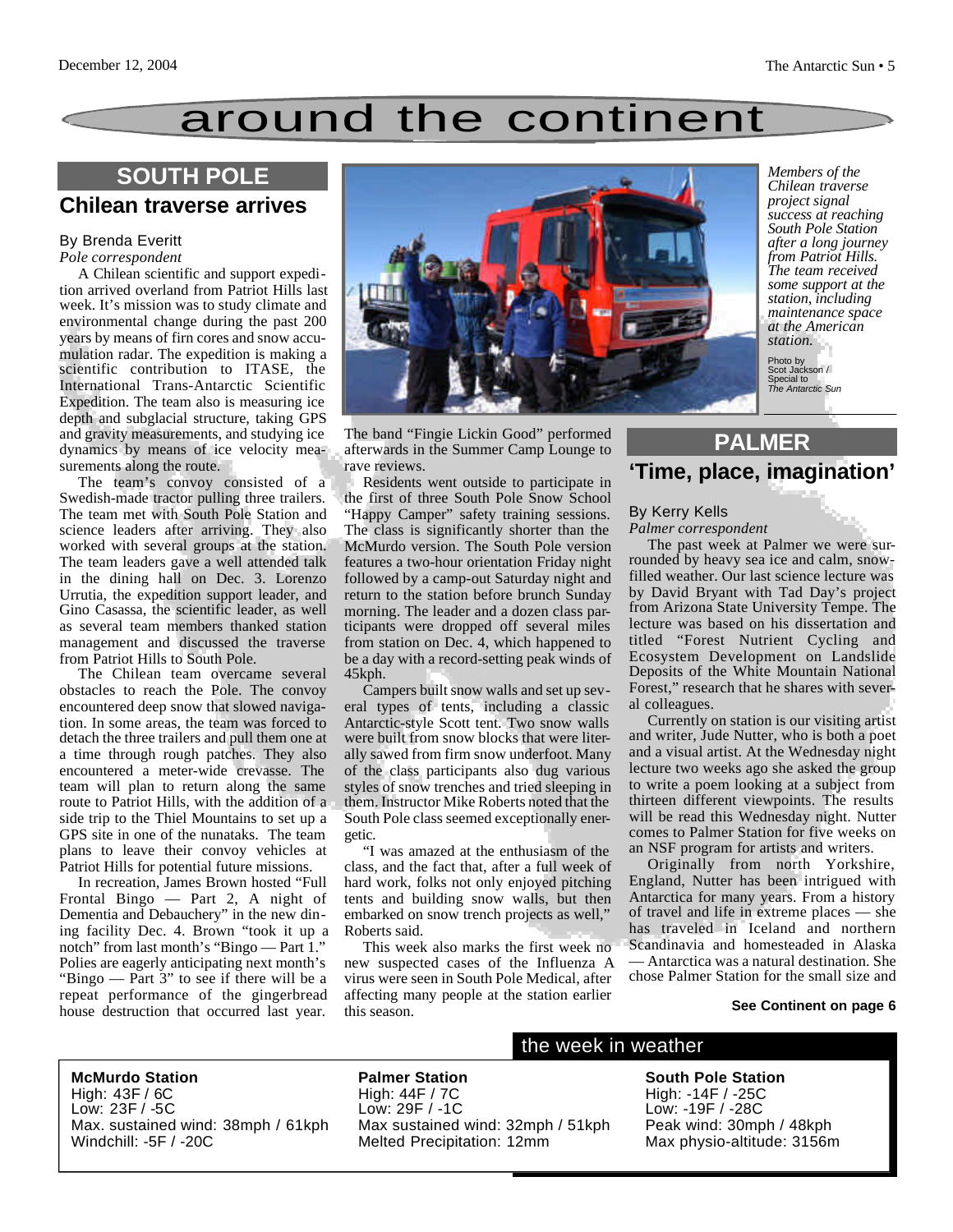## Continent **From page 5**

intimacy of community and the chance to get to know one place in depth. While she has an extensive list of awards and nominations, numerous publications and credits, two published works of poetry and two books forthcoming, she spoke more in depth about what she hopes to make of her experience at Palmer Station. She came here with no expectations yet knew that Palmer Station and Antarctica would be full of strange paradoxes and dichotomies. Some were suspected and others continue to emerge.

The Science Planning Summary describes Nutter's project as one that concentrates on "Time, Place and Imagination." Nutter "anticipates producing a series of poems written in response to the Antarctic landscape as well as to the history of Antarctica and the internal landscapes of those who are drawn to such an environment." She mentions that the experience of landscape is not just the experience of physical location but that we "filter landscapes according to our own sensibilities, expectations, history and moods." The sense of history in Antarctica has less to do with human history, she says, as it lacks an indigenous culture, and more to do with geological history, and Nutter is interested in exploring how our perceptions of and metaphors for Antarctica have changed with 24-hour on-line and telephone accessibility to the outside world. How, she asks, has this "accessibility changed the literal and figurative landscape that we perceive?" The extreme landscapes of such places teach us humility, she says. When we are in this environment, "we can forget our own grandiosity and our own grand plans." Even if we try to manipulate the landscape, the natural world always wins, proven in the history of the explorers and hinted at by iceberg B-15. Yet how will these continued changes — including the

**Ontinental Drift** 

South Pole traverse project — alter the experience of the Antarctic landscape?

While going out boating with the Birders, Nutter mentions that in leaving station and looking back from the water, the glacier and mountains in the distance give a new perspective to the station. For her, the Birders themselves have come to embody the "internal landscapes" of the people drawn to live and work in Antarctica. And yet there is irony in coming to Palmer Station. Even here at a continent so isolated and vast, at the top of the glacier are visible search and rescue gear and snowmobiles, signs that humans are near and present.

With her poetry assignment, Nutter applies a tool of teaching she uses in the school system. Because we live in the world of the "10-second sound bite," the use of writing on one subject from thirteen different perspectives forces us to focus. The subject can be an emotion, color, object or person that is then explored in a variety of ways: through observations, statements and images (simile and metaphor). This poetry assignment idea stems from the poem by Wallace Stevens "Thirteen Ways of Looking at a Blackbird." The final poems will be read at the Wednesday-night science lecture. Maybe one or two of these poems will be submitted for *The Sun*'s photo and writing contest.

### **SHIPS**

### *Nathaniel B. Palmer*

#### Compiled from reports by Karl Newyear

The *Nathaniel B. Palmer* crossed back into eastern longitudes and exited the pack ice Dec. 1, although the crew still was seeing isolated bands of brash and occasional icebergs. The weather was beautiful and the seas were calm, allowing the ship to make good time on the journey north, collecting samples along the way. Those on board

**What's your ideal care package?**

were busy working on their end-of-cruise reports, polishing up data, and packing up gear. They saw few whales, though a sperm whale song was recorded. The ship arrived in Lyttleton, New Zealand, Dec. 8, ending the cruise. It will have a brief port call there while the next set of scientists arrive and the ship is prepared for another 38 days of research at sea.

### *Laurence M. Gould*

### Compiled from reports by Skip Owen

The *Laurence M. Gould* arrived in the vicinity of Elephant Island Dec. 1 and was able to collect samples of the marine life with tows, trawls and grabs, as well as surveying the bottom with a remote operating vehicle. But increasing winds delayed plans to send six divers to collect salps, a gelatinous marine animal being studied by biological oceanographers Pat Kremer and Larry Madin. The *Gould* continued overnight to a sampling site near North Foreland on King George Island and by mid-morning the winds had abated enough to allow for a productive dive. The diving efforts, often at night, continued to bring in "plenty of salps to keep all happy," wrote marine projects coordinator Skip Owen as the *Gould* continued across the Antarctic Sound and then through Bransfield Strait. During the day, the crews collected more marine samples and bottom surveys.

### *Polar Star*

#### Compiled by reports from Amy Shields

The U.S. Coast Guard icebreaker *Polar Star* arrived into port at Hobart, Tasmania Dec. 7. The crew and scientists are settling in, preparing the ship and getting everything ready for the voyage south. The *Star* was scheduled to leave Dec. 11 for the Ross Sea and begin its duty conducting research and breaking ice into McMurdo



**packages. No one cares."**

Brett Pickering, *Palmer Station field biologist, LaJunta, Colo., eight seasons*

**"I don't get care**

Katie Togneri, *McMurdo telecom tech, Oakland, Calif., first season*

**"A pound of good coffee and a press."**



Holly Carlsen, *South Pole materials, Salt Lake City, Utah, six seasons*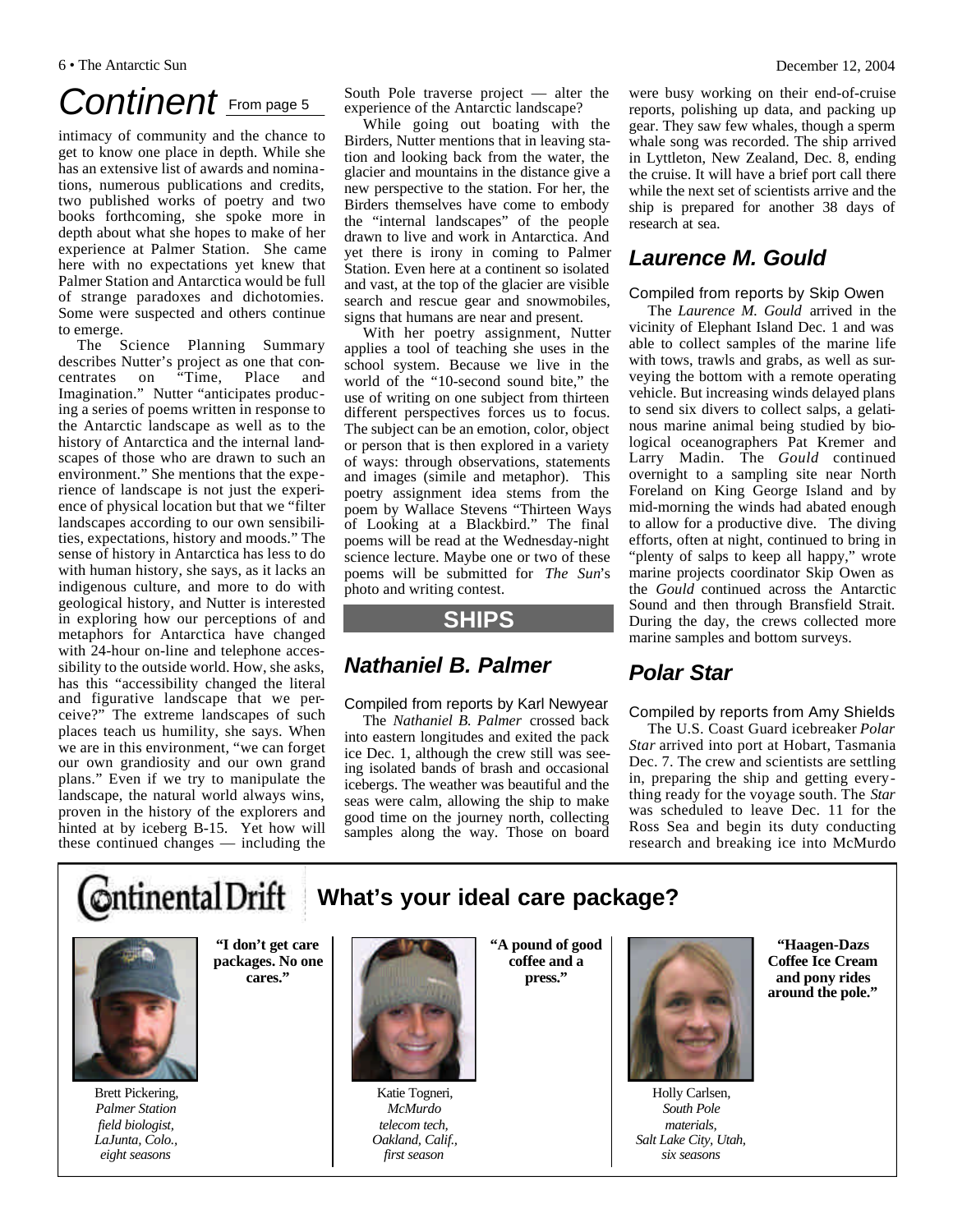



# **Ice cliffs a mystery**

The white wall of the Taylor Glacier cracked and rumbled in the afternoon sun.

Slabs of ice crumbled off, but the wall remained a solid vertical face, 30m high and stretching up the valley.

Wearing helmets and harnesses, a researcher and a mountaineer dangled half-way up the wall, placing stakes to help them understand why the Taylor Glacier ends in an ice cliff.

"We're hoping to learn the balance between the outward movement of ice in the cliff, melting back of the cliff face and calving of ice blocks," said Erin Pettit, the lead field researcher for the glaciology project from the University of Washington. "It always ends up balancing."

Ice cliffs are unique to glaciers ending on dry land in polar regions. Glaciers in more temperate areas, often called warm glaciers because they hover near freezing, usually slope down at the end.

"When we first got to the Dry Valleys one of the striking things is that all the glaciers have these really spectacular terminal cliffs," said glaciologist Bernard Hallet, who stayed at the University of Washington while Pettit leads the Antarctic field team this season.

**See Ice cliffs on page 8**

*Undergraduate Erin Whorton and mountaineer Susan Detweiler approach the top of the Taylor Glacier. They drilled holes along the way in which to place instruments to study why the glacier ends in a vertical face. At top, the climbers are dwarfed on the wall-like edge of the Taylor Glacier as it extends down the valley to Lake Bonney.*

Photos and text by Kristan Hutchison *Sun staff*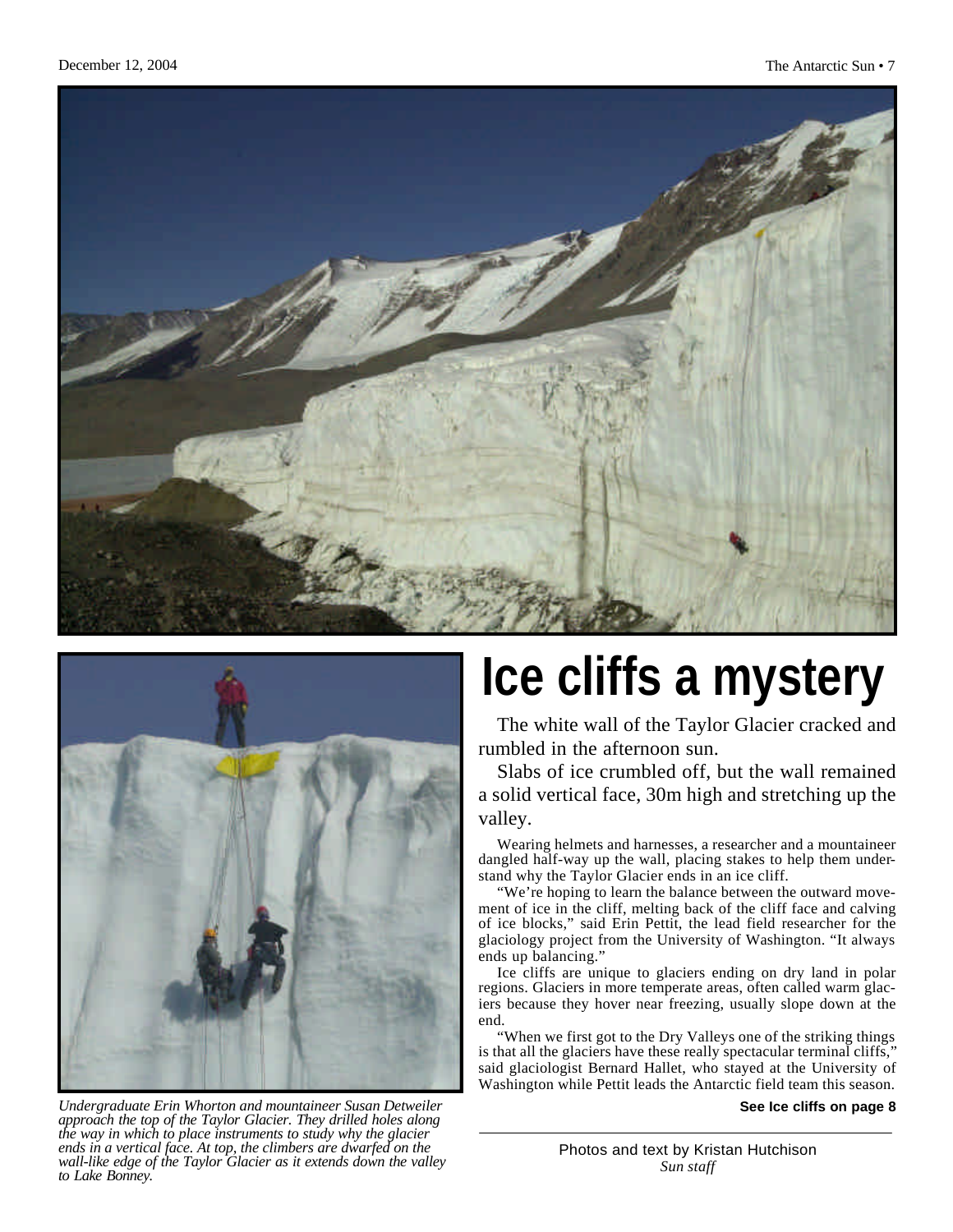### *Ice cliffs* From page 7

"I'd never seen anything like that," Hallet said. "Most glaciers you can just walk up on the end, so they have a very gentle terminus. So why is it so different there?"

The only glacial ice cliffs in low latitudes are rare exceptions on high mountains, including Mt. Kilimanjaro, Hallet said. Even in Alaska, around Mount Denali, the glaciers slope down rather than creating vertical cliffs. In Alaska, only glaciers ending in the water create similar sheer cliffs.

"I think temperature plays a big role, both the temperature of the ice and the thermal influence just in this area," Pettit said. "The cliffs are the boundary formed by the contrast between the steady temperature of ice within the glacier and the daily and seasonal fluctuations in air temperature."

The Antarctic glaciers are much colder than temperate glaciers — so cold that glaciologists have been surprised that the ice still slides over the ground below. Taylor Glacier is about –17C, Pettit said.

Better understanding the movement and processes of the Dry Valley glaciers will help glaciologists determine how the glaciers may have interacted with the landscape and what that means about the historic climate. The Dry Valley glaciers also may help glaciologists understand the more complex processes creating ice cliffs in marine glaciers.

Last month the nine members of the field team planted two rows of 2.5m stakes up the glacier's side. Each stake has a thermometer in the end and a pitch sensor to indicate the movement or tilt of the ice. The stakes were also marked to measure the amount of meltback that occurs in a season.

In addition to the cliff instruments, the field team has installed a number of surface stakes to measure glacier motion and seismometers to record glacier fracturing, crevassing and calving. They are also drilling for ice samples and taking a series of photos documenting the evolution of the ice cliffs.

The research team will return at the end of next summer to collect the data and remove the stakes. Ultimately, the data will be used to create a computer model of ice cliff evolution.

*NSF-funded research in this story: Bernard Hallet, University of Washington.* 

*Researcher Erin Pettit preps a power drill before sending it up on a rope to members of her team suspended on the glacier face above.*

### *Crafts* From page 1

ating handmade knives from scraps of wood and metal. The boating coordinator, Toby Koffman, is making a didgeridoo.

On Sundays some of the weekend artists bring their work to the lounge that doubles as a bar to socialize while they create. Often people are inspired by each other, and if one person has a skill they teach others, Watson said. She also organizes craft events using materials found in the station recreation supply, such as tie dye, batik and soapmaking.

"Everybody's got this exploratory spirit," Watson said. "You think 'oh, I've never done this before, but it would be really fun for me to try.'

Two other Palmer hobbyists, maintenance tech Zee Evans and painter apprentice Kelsi Griswold, organized an art show in the bar Dec. 10 for people to show their work. Holly Carlson organized a similar event this weekend at the South Pole.

"There's a lot of creative people here," said Carlson, who works for the material

### "It keeps my hands busy and away from comfort eating."

supply department at South Pole.

McMurdo Station's arts and crafts show is Dec. 19. So far about 20 people have signed up to show their work.

Knitting is popular at all three stations. "It's really portable, which is really nice for traveling," said Nancy Farrell, who learned to knit in McMurdo four years ago.

In McMurdo, crafters gather on Tuesdays nights and Sunday afternoons in a dorm lounge for company while their hands are busy. An average of about 10 people attend, most often to knit, but sometimes to crochet, quilt, spin wool or bead jewelry.

"It keeps my hands busy and away from comfort eating," said Diane Scott, nimbly looping yarn with a crochet needle as she worked on her third afghan of the season. Her answer drew understanding chuckles from the other women in the room.

"It's also a good comradery to just join in with other women," Scott said, "and you're not talking about work."

The comradery and crafts aren't limited to women. Many men take up knitting in Antarctica. Trace Wright first picked up a pair of needles at the South Pole, learning from Lisa Atkins. Most Sundays he sits by a window in the Pole dining hall, trying to perfect his signature "tooks," or hats.

"I just anchor myself right here and hope quality conversation comes along," Wright said. "It's just a ploy to suck people in."

Often people decide to learn to knit **See Crafts on page 9**

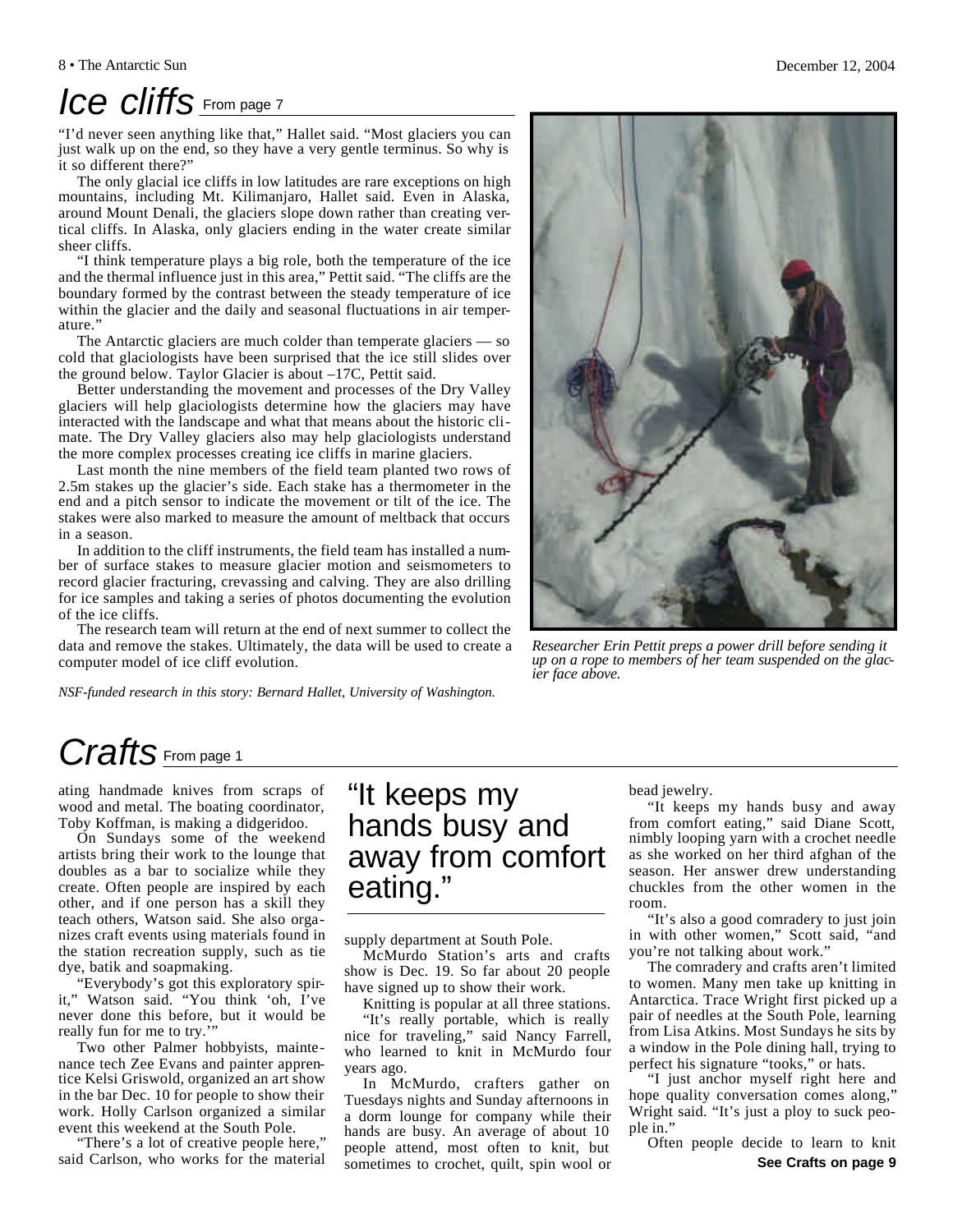### *Crafts* From page 8

when they see what others are making. Julie Raine learned last year in McMurdo and now is teaching her friend Sally Applebaum.

"I liked the hats that Julie made," said Applebaum, a researcher.

Since new knitters can't just go to the store to buy needles, the McMurdo carpenters made a few pairs of extra-large ones out of scrap dowels on their own time. The large size helps new knitters finish their first scarf project quickly, and get hooked on the satisfaction of creating something. Experienced knitters sometimes bring extra supplies to share and The Knitted Peace in Colorado and Knitworld in Christchurch also donated some supplies. Knitters and crocheters often buy their supplies of yarn in New Zealand on their way to the Ice, since it's a country well known for its wool.

"They're a good source," Scott said.

Almost covered in colorful patchwork, Jessica Walker patiently pulled the needle in and out of the queen-size quilt she's been stitching for three winters. When she packed for Antarctica, she entrusted it to the mail.

"I figured there'd be some down time," Walker said. "There's actually less than I thought."

In the winter at McMurdo, a group of Antarctic quilters has been hand-stitching a quilt each year since 2001. The quilt they create is raffled to raise money for charity and in the past four years they've raised \$6,000, said Cheri King, a member of the quilting group and finance representative at McMurdo Station. Some of the money is set aside to buy the fabric and supplies for the next winter's quilt project. This year the Viking Sewing Machine company in Ohio donated a machine for the quilters to use for the initial piecework. Then the quilting is done by hand at old-fashioned quilting bees.

"It's so fun, it's addictive," King said. "It's a good place to learn and there's a lot of expertise down here."

Not all the crafts are warm and fuzzy. Carpenter's helper Sara Haynes builds furniture in the South Pole carpentry shop after work. She brought several books on furniture design.

The beadwork Cheri Dailey does fits in her small room in a Jamesway at the South Pole, but she still has to overcome the cold that creeps over her feet as she strings beads. Water bottles



Photo by Kristan Hutchison / *The Antarctic Sun* Photo courtesy of Cheri King / Special to *The Antarctic Sun*



Photo by Kristan Hutchison / *The Antarctic Sun*

*Julie Raine shows Sally Applebaum how to knit a hat. Behind them, Diane Scott crochets an afghan. The crafters meet Tuesdays at 7 p.m. in the second floor lounge of dorm 208 to keep each other company while they stitch and share tips.*

have been known to freeze if left on the floor. Still, she finds working with multi-colored beads a satisfying counterpoint to the white landscape outside.

"I'm inspired down here, ironically, because of the lack of color," she said.

Sometimes Antarctica inspires people to find creative outlets they wouldn't have thought of elsewhere. Production cook Tina White picked up a pool cue ball at McMurdo two years ago and found a new career as a scrimshaw artist.

Since then she's carved about 120 cue balls, as well as pendants and small desk ornaments. During her months off the Ice she turned the hobby into a business, doing work mostly on commission. Each ball takes from seven to 14 hours, depending on the intricacy of the design. Often the carvings are personalized, such as one she carved for fish researcher Art DeVries that includes many of the species he studies.

"I can totally lose myself for hours," said White, who carves in her dorm room after work and on her day off. "My days off go so fast, even though I've

*Tina White etches a pendant with the image of Shackleton's ship, The Endurance. White does her scrimshaw most afternoons after work. Right, the quilt sewn by hand last winter by a group at McMurdo Station features common Antarctic images, including flags marking routes, the chapel and a penguin.*

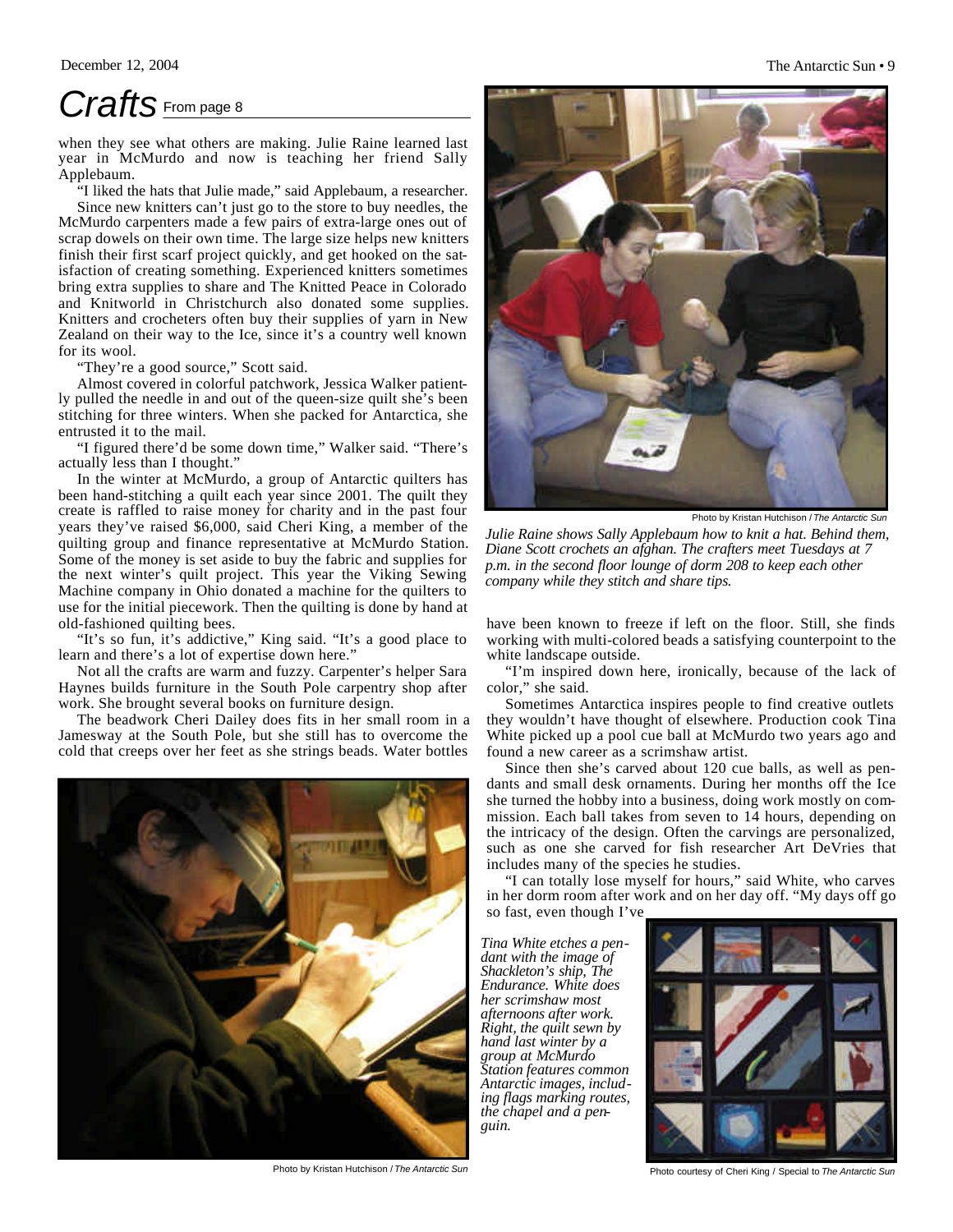

Photos by Emily Stone / The Antarctic Su

*Above, Geoffrey Morley, left, and Matt Irinaga prepare the sea ice for an experiment at the field camp on McMurdo Sound, nicknamed Stonehenge because of the large ice blocks that the group stood on end. The science pro ject is looking at the speed and direction of sea ice fractures. At right, Matt Irinaga cuts away the edge of a 5m by 5m block of ice that will be used in an experiment to see how sea ice cracks.*

### *Sea ice* From page 1

Dempsey's conclusions could have several uses. Understanding the fracture mechanics of ice will help scientists study the effect of climate change on the breakup of sea ice. Little is known about how sea ice cracks, despite the fact that an awful lot of ice is floating around the cold parts of the world. Dempsey said it's necessary to understand how sea ice fractures in order to understand if it is fracturing differently as global temperatures warm.

On a more practical level, the research could give McMurdo Station's logistics planners a better understanding of how the ice will crack when the icebreaker makes its annual trip through McMurdo Sound. The research also could help people understand how and when ice will crack if heavy equipment is put on it. For example, if a plane has to make an emergency landing on thin ice, how long can it stay there, and what part of the ice is most likely to crack under the plane's weight?

"It's a rare opportunity to study very warm ice," Dempsey said.

The large icebergs that are preventing McMurdo Sound's sea ice from fully breaking up are doing Dempsey a favor. They're creating a stable work surface for him. Usually, he said, everyone would worry that a storm would come in while they're working and they'd float away on broken ice. The icebergs are ensuring that won't happen this year.

On a windy day a couple of weeks ago, Dempsey and his two logistics specialists, Geoffrey Morley and Matt Irinaga, prepared the ice for an experiment.

### "There's a natural enjoyment in just breaking things."

*— John Dempsey, ice researcher*

Morley and Irinaga cut three 5m by 5m squares in the ice using a chain saw and a large hand saw. The squares were cut away on all sides so they floated freely next to each other and bobbed slightly as the men walked across them. Then Morley used a larger chainsaw mounted on a cart to cut a thin slice into the square that ran 2.5m from the middle of one edge to the center of the square.

Dempsey worked inside a nearby Scott tent, surrounded by computers and cables hanging from the tent wall, and set up the group's electronics. Outside, Morley and Irinaga placed a series of gauges on either side of the thin slice to measure how it cracked during the experiment. The gauges were connected via cable to Dempsey's computers. A metal bladder was slipped into the thin crack. Then Dempsey told the computer to start filling the bladder with nitrogen gas to make it expand.

"It's starting now," Dempsey said via radio to Morley who was standing outside.

"All the best, mate. All the best," Morley replied.



A few seconds later, the thin slice opened and continued through the rest of the block in an angled crack. Ice, like wood, has a grain to it. A crack will move along the easiest route in a piece of ice, but will change direction when it crosses to a new piece of ice, which has its own grain. That's why long cracks tend to zigzag as they spread over large sections of the ice.

Dempsey came outside the tent to inspect the crack.

"There's a natural enjoyment in just breaking things," he said, happy with how the experiment had come off after so many hours of hard labor to prepare for it.

Dempsey will analyze his data more closely back in the States, and hopes to have a preliminary sense of his results by January. But, he's already concluded that the ice this year is extremely durable.

"This ice is like plastic," he said.

Warm ice has lots of briny liquid floating around inside it, causing what Dempsey calls "sloshy inertia." This keeps it from cracking quickly.

Dempsey had hoped to do 10 controlled cracks in the field during his time at McMurdo Station. He was able to do four, which was still a success, he said. Part of the problem was that at 1.65m, the ice was thicker than he expected and it took longer to cut away each block for the experiment.

"I shipped an ice saw and blade that I hoped I would never have to use," he said, but the team quickly began using the longest blade.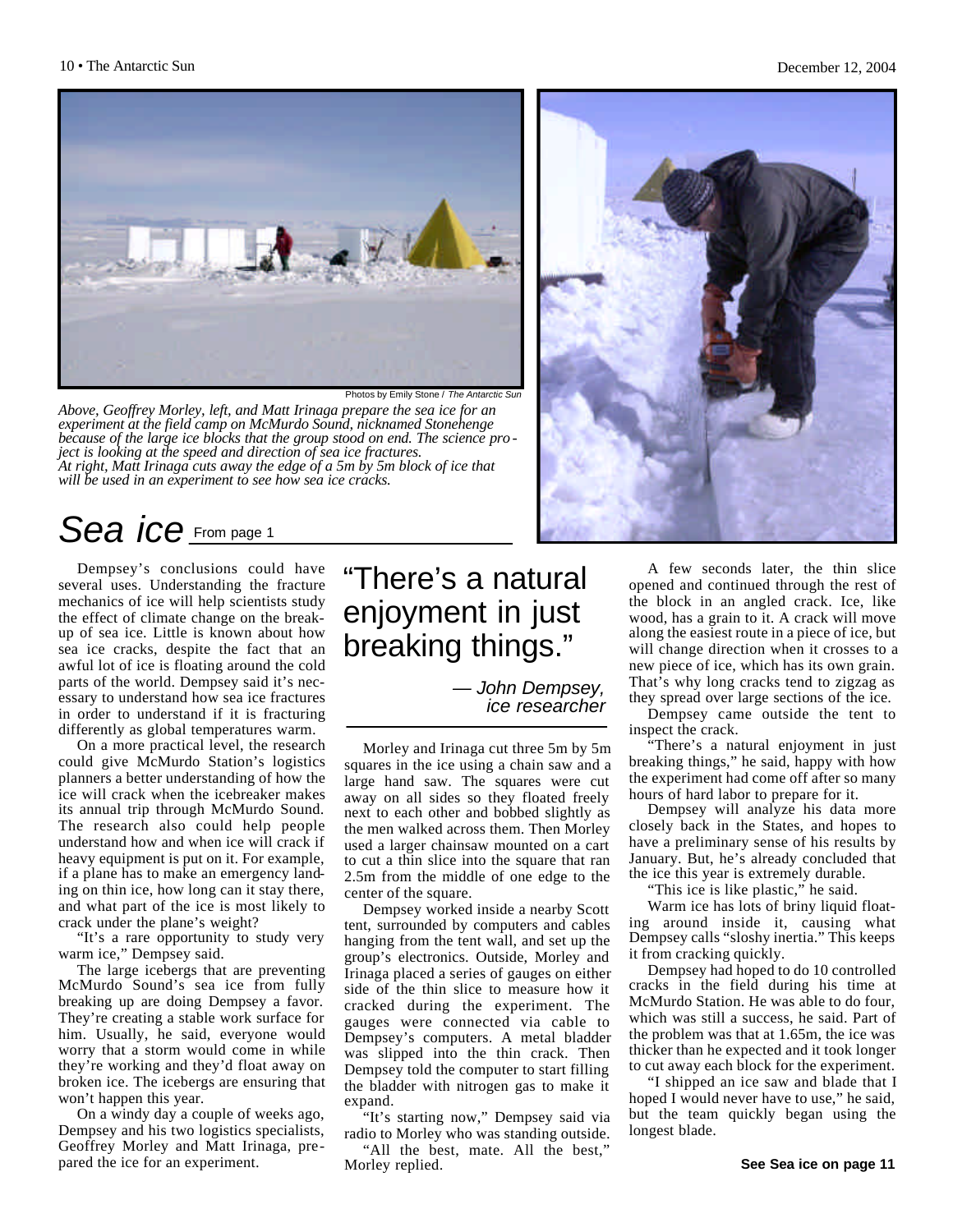



Photos by Emily Stone / *The Antarctic Sun*

*Geoffrey Morley uses a chainsaw mounted on a cart, which runs along a track, to cut a thin slice into a square of sea ice on McMurdo Sound. Later, a steel bladder will be placed in the slice and expanded, to learn more about how sea ice cracks under pressure. The hand tools used by John Dempsey's group stand in the snow near the experiment.*

*Below, principal investigator John Dempsey and Matt Irinaga look at the crack that occurred in the sea ice after the men staged an experiment to measure the speed and direction of an ice fracture. The instruments on either side of the crack are gauges that were hooked up by cable to computers to monitor the cracking.*

### *Sea ice* From page 10

He also was slowed when his lab testing machine proved too large to get through the door of his freezer at the Crary lab. Workers took apart the front wall of the freezer to get the machine in. It will stay there until next year when Dempsey returns to do more tests.

Dempsey said he believes he's the only person doing this type of research in the field as opposed to in a lab. This is an important distinction, he said, because it's impossible to keep ice exactly the same when you move it to a lab. The warm, watery ice he's studying now is particularly problematic.

"If you took a piece of this ice, it would run all over you," he said. "It would drain all out and then you're studying something else."

Dempsey is doing just that as part of his research. This year he took small beams of ice from the same area where he did his outdoor tests and brought them to an indoor lab. He'll crack that ice the same way he cracked the outdoor ice and will compare the results. This will tell him what adjustments need to be made for a lab test.

Dempsey wants to develop a model to translate lab results into results that would apply in the field so that more people can study ice fracturing without the expense of going into the field. It's the same idea that engineers use when they test the durability of a small piece of concrete and then adjust their results in order to calculate the durability of an enormous building.

Dempsey is also collecting horizontal ice cores to send to the U.S. Army's Cold Regions Research and Engineering Laboratory in New Hampshire. The project's co-principal investigator, David Cole, will conduct his own series of tests there, looking at the ice's microstructure, as well as stress and strain characteristics.

*NSF-funded research in this story: John Dempsey, Clarkson University, http://www.clarkson.edu/~john/JPD\_Docs/Award\_Number\_0338226.htm*